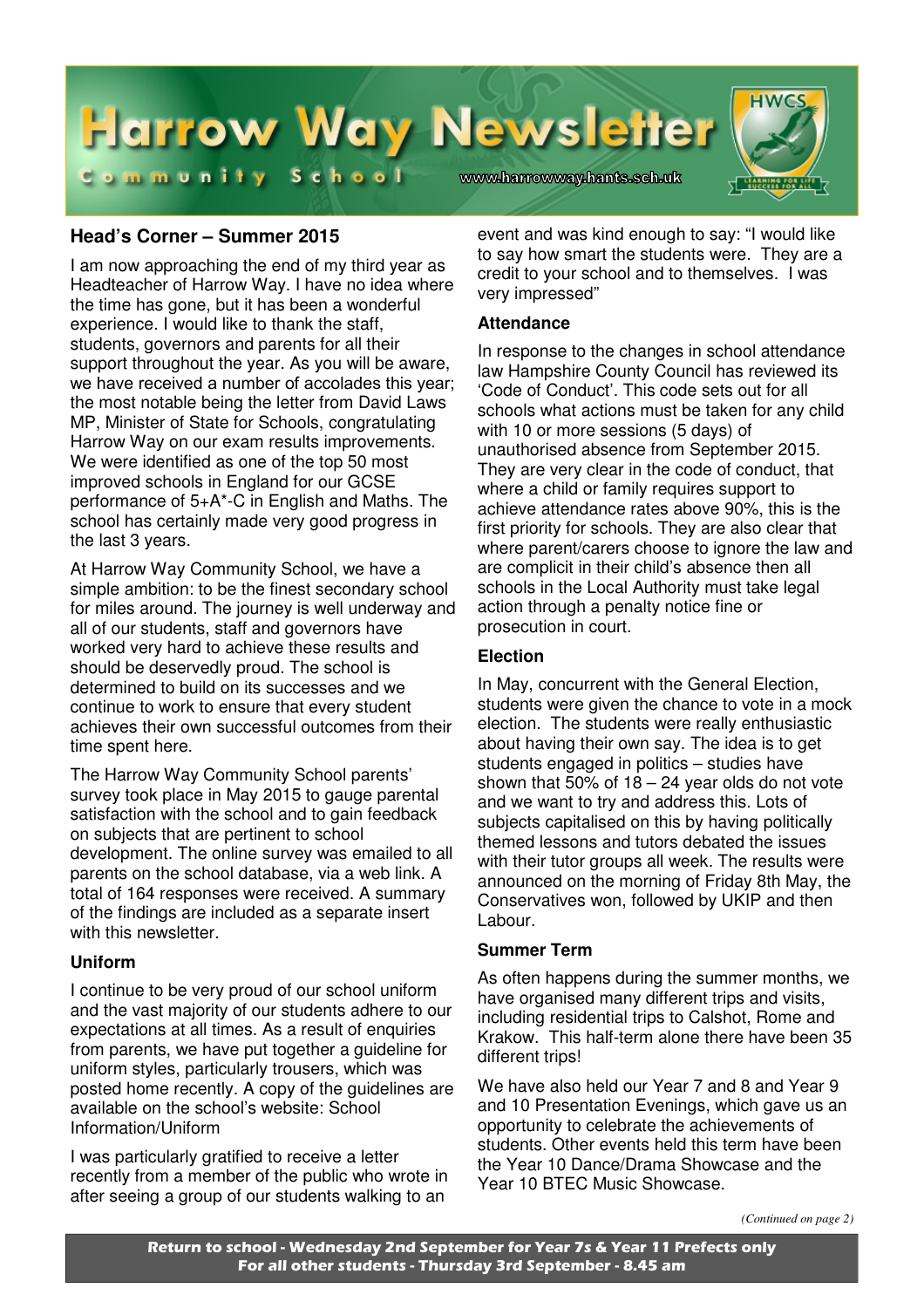#### **Students**

We will be welcoming 180 students to Harrow Way next year and currently have a waiting list of 30! I am delighted that Harrow Way continues to be the first choice for families in our area.

#### **Bullying Charter**

Our Anti Bullying Charter comes from the work of our whole school community including pupils, parents and staff. The Charter will be in the Student Diary next year and students will be asked to sign the Charter to demonstrate their respect for the values in the Charter. We will also have a copy in the classrooms.

#### **Sports Day**

On Friday 3rd July we held our annual Sports Day. This year's sports day kept last year's new format, with every student in school taking part in an activity. The day started with the minute's silence for the victims of the Sousse attack. Morning activities began and students were playing for their house teams in rounders, softball, tennis and tug-of-war.

After break, the field events started which included javelin, discus, long jump and track running. After lunch the students all gathered to watch the hurdle and relay races.

The overall winner of the day with 1332 points was Hawks House, but it was very close!

#### **Year 11**

On Monday 22nd May we formally said goodbye to our Year 11 students as this was the last day they would be altogether before the end of their GCSEs. We celebrated by holding a special leavers' assembly which was presented by Year Leader, Mr Reed, where all the form tutors gave a goodbye message. Students received a memento photograph of their tutor group and a Harrow Way Leaver's Cupcake. Year 11 students were then asked to go to the tennis courts to take part in a balloon release, as a celebration of their time at Harrow Way.

Year 11 Leavers were almost unrecognisable when they arrived for their Prom on the 26th June. It was a wonderful night to remember for all of them and a fitting end to a very successful and hardworking year group. We look forward to seeing them again on 20th August to celebrate their exam results.

#### **Prefects**

Last term we appointed our new prefects and senior prefects. From a very competitive field we have appointed Keira Grimison and Johnathan

*(Continued from page 1)* Ireland to the posts of Head Girl and Head Boy respectively with Emily Baulf and Harry Smallbones as their deputies.

#### **Staffing changes**

We are finally saying farewell to Mr Rob Hudson, who is retiring after 35 years' service to Harrow Way Community School. I would like to personally thank him for his loyal and full support of the School, both in the PE Department and as a Head of Year.

Also leaving us this term are Mr Richard Peters, Mr Frank Richmond, one of our Site Team, Mrs Tina Hopkins and Mrs Sharon Alexander, Science Technician who are moving on to pastures new. We wish them well in their respective new roles. Mrs Helen Banyard is also leaving at the end of term and we wish her a long and happy retirement. Mrs Kumpavat, Cover Supervisor has left us to begin maternity leave, and we wish her well. We are also sorry to lose Mrs Jennifer Campbell-Wilson and Ms Rebecca Calder, who are returning to the United States and Canada respectively

I would also like to thank Mrs Jan Appleton for her services to the English Department whilst Mrs Thompson has been on maternity leave.

In September we have the following new staff joining us:

Mr Glynn Rowles and Ms Georgina Lorimer as Cover Supervisors;

Ms Christina Brown as Teacher of History and Mrs Charlotte Brown as Teacher of Geography; Ms Emma Maher as Assistant Curriculum Leader in English; Mr Mark Haysom as Curriculum Leader in PE and Mr Ben Cole as Teacher of PE; Ms Jenny Newell as Teacher of Food Technology; Mr Mick Quinn as Teacher of Humanities and Kelly Gregory as a Trainee teacher in English.

Mrs Victoria Thompson will be returning to us from maternity leave and Mrs Emma Law will be changing her role to Teacher of Design & Technology.

Mr Mark Warren will be moving to part-time, Monday to Wednesday. His strategic responsibilities remain the same.

We are looking forward to next year with lots more exciting opportunities for our students. I would like to take this opportunity to thank you for your continued support. I wish you an enjoyable and restful summer break.

 $MJ$  emdqe Headteacher - July 2015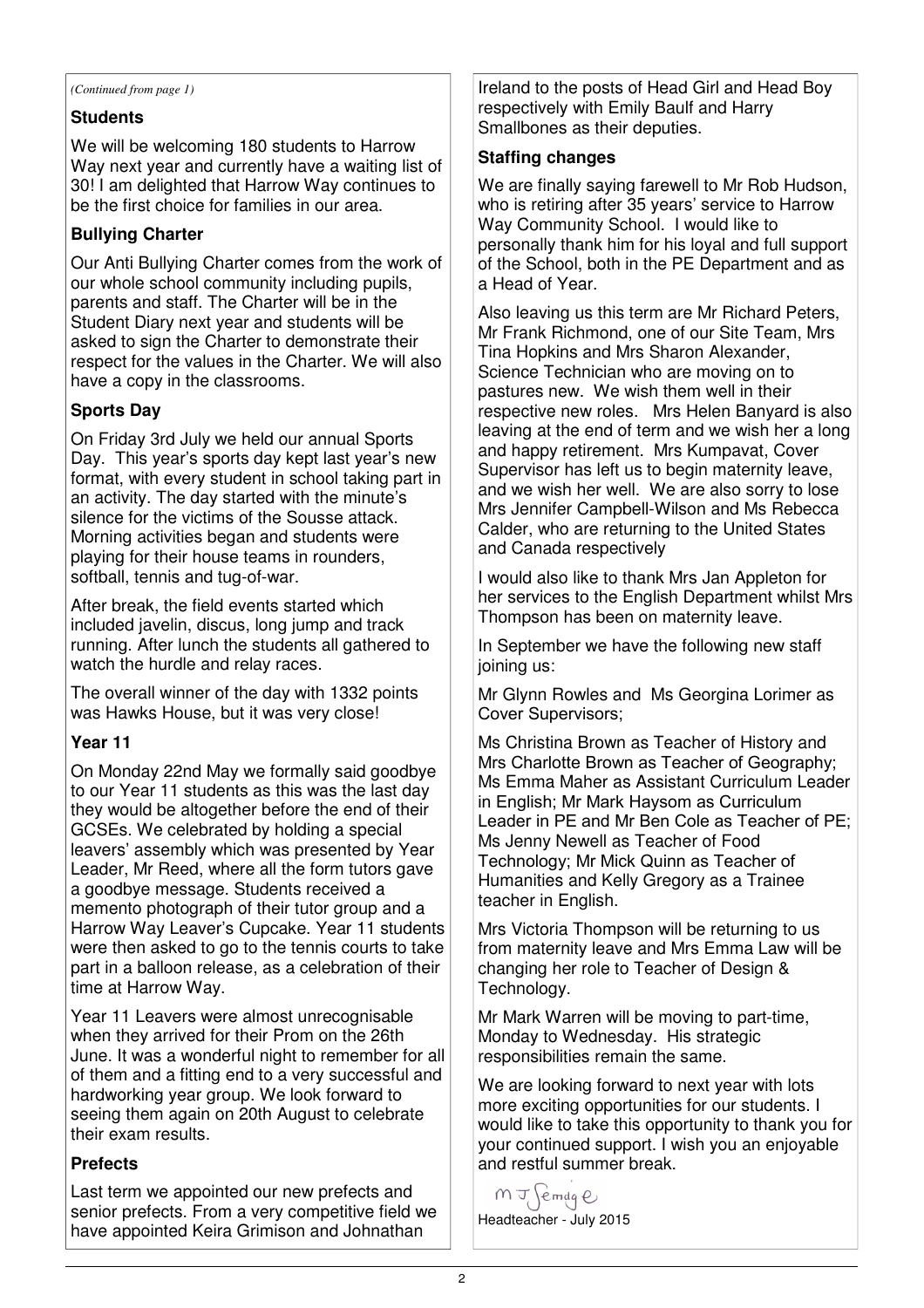# **CALENDAR DATES** Academic Year 2015 - 2016

| Tues 01/09/15                              | INSET Day 1 - No students in school<br>Uniform sales between 10 am and 4.30 pm only | 15-19/02/16     | Shakespeare rehearsals 10 am - 3 pm                                                                                     |
|--------------------------------------------|-------------------------------------------------------------------------------------|-----------------|-------------------------------------------------------------------------------------------------------------------------|
| Wed 02/09/15                               | 8.45 am start for Year 7s and Year 11 Prefects                                      | 22-25/02/16     | Shakespeare rehearsals Year 11 afterschool                                                                              |
| Thu 03/09/15                               | All students in school                                                              | Fri 26/02/16    | Shakespeare Show 6.30 - 8.00 pm                                                                                         |
| Thurs 10/09/15                             | Year 11 Parents' Information Evening 7.00 pm                                        | Thu 3/03/16     | Shakespeare Primary Shows all day - Auditorium                                                                          |
| w/c 14/09/15                               | Year 7 CAT Tests                                                                    | Mon 7/03/16     | Spring Progress Reviews home (Yrs 7,10&11)                                                                              |
| Mon 14/09/15                               | Year 8 Girls - HPV1                                                                 | Thu 10/03/16    | Year 9 Reports home                                                                                                     |
| 17-18/09/15                                | Geography Year 11 controlled assessment field trip                                  | Fri 11/03/16    | Year 11 Art terminal exam Day 1 GCSE/Vcert                                                                              |
|                                            | Lulworth Cove                                                                       | 12-13/03/16     | Musical Get-in weekend                                                                                                  |
| Tue 22/09/15                               | School closes at 1.30 pm for students<br>Open Evening - 6.30 - 9.00 pm              | w/c 14/03/16    | Musical dress rehearsals and shows                                                                                      |
| Wed 23/09/15                               | Open Morning - from 9.15 am                                                         | Mon 14/03/16    | Year 11 Art terminal exam Day 2 GCSE/Vcert                                                                              |
| Thu 24/09/15                               | Open Morning - from 9.15 am                                                         | Mon 14/03/16    | Year 9 Curriculum Evening                                                                                               |
| Wed 30/09/15                               | <b>INSET Day 2 - No students in school</b>                                          | 16-17/03/16     | Year 9 SLT/Parent appointments                                                                                          |
| Fri 2/10/15                                | Year 8 Tudor Day<br>Year 10 Winchester Higher Education visit                       | Thu 17/03/16    | Year 8 Reports home                                                                                                     |
| Mon 5/10/15                                | Year 7 Settling in meetings Parents/Tutors                                          | w/c 21/03/16    | Year 10 Exams week 1                                                                                                    |
| w/c 12/10/15                               | Year 11 Mock exams for 2 weeks                                                      | Mon 21/03/16    | Year 8 Parents' Evening                                                                                                 |
| w/c 12/10/15                               | Musical audition week after school                                                  | Thu 24/03/16    | End of Spring Term                                                                                                      |
| w/c 19/10/15                               | Maths assessment week - all years                                                   |                 | Friday 25 March - Friday 8 April 2016 - Easter Holiday                                                                  |
|                                            | Monday 26 - Friday 30 October - HALF TERM                                           | Tue 29/03/16    | Gadget Show Year 9 Product Design & Graphics                                                                            |
| 26-30/10/15                                | Football Tour - Spain                                                               | Mon 11/04/16    | First day of Summer term                                                                                                |
| Fri 06/11/15                               | Year 9 Gothic Tales periods 3 & 4<br>Year 10 Owen's Pocket Book 5 & 6               | w/c 11/04/16    | Year 10 exams week 2                                                                                                    |
|                                            |                                                                                     | Mon 25/04/16    | Year 8 Curriculum Evening                                                                                               |
| Tue 10/11/15                               | Year 7 Literacy Challenge                                                           | w/c 25/04/16    | Year 10 Catering Practical Assessments this week                                                                        |
| Wed 11/11/15                               | Ypres visit - one day                                                               | 27-28/04/16     | Year 8 SLT/Parent appointments                                                                                          |
| Mon 16/11/15                               | Autumn Progress Review home Years 7,8,9,10                                          | Mon 9/05/16     | Year 7 Parents' Evening (Subject)                                                                                       |
| Mon 16/11/15                               | KS4 Leavers' Presentation Evening 7.30pm                                            | Mon 16/05/16    | GCSEs begin finishing 29/06/16                                                                                          |
| Mon 16/11/15<br>Thu 19/11/15               | National Anti-bullying Week<br><b>Primary Dance Showcase</b>                        | Mon 23/05/16    | Year 10 Maths Assessment week                                                                                           |
| Fri 20/11/15                               | Year 11 reports home                                                                |                 | Monday 30 May - Friday 3 June - HALF TERM                                                                               |
| Fri 27/11/15                               | Year 7 Literacy day (Harry Potter)                                                  | w/c 6/06/16     | Year 8 Exam week                                                                                                        |
| Mon 30/11/15                               | Year10 Parents' Evening (Subject)                                                   | w/c 13/06/16    | Year 8 residential Calshot trip                                                                                         |
| Wed 2/12/15                                | Year 8 (x half) Enterprise a.m.                                                     | w/c 13/06/16    | Year 10 Work Experience week                                                                                            |
| Thu 3/12/15                                | Year 8 (y half) Enterprise a.m.                                                     | w/c 13/06/16    | Years 7 & 9 exam week inc. Maths assessment                                                                             |
| Fri 4/12/15                                | INSET Day 3 - No students in school                                                 | Fri 17/06/16    | Year 7 Literacy Day                                                                                                     |
|                                            | Year 9 Exams                                                                        | Mon 20/06/16    | Summer Progress Reviews home                                                                                            |
| w/c 7/12/15                                | Years 7,8,10,11 Maths Assessment week                                               | Thu 23/06/16    | INSET Day 5 - No students in school                                                                                     |
| Fri 11/12/15                               | Christmas Fair 4-6 pm                                                               | Fri 24/06/16    | Leavers' Prom/Buffet                                                                                                    |
| Wed 16/12/15                               | Christmas Music Concert 6.30 pm                                                     |                 |                                                                                                                         |
| Thu 17/12/15                               | Drama Club Show 3.30 - 4.30 pm                                                      | 24&27/06/16     | Year 10 Maths & English exams                                                                                           |
| Fri 18/12/15                               | End of Autumn Term                                                                  | Tue 28/06/16    | Year 6 Induction Day/Evening                                                                                            |
|                                            | Monday 21 Dec - Friday 1 Jan 2016 - Christmas Holiday                               | Wed 29/06/16    | Year 10 Careers Day and Evening                                                                                         |
| Mon 4/01/16                                | First day of Spring Term                                                            | Thu 30/06/16    | Year 10 Krakow trip                                                                                                     |
| Mon 11/01/16                               | Year 11 Parents' Evening (Subject)                                                  | Thu 30/06/16    | Year 7 and 10 Reports home                                                                                              |
| w/c 18/01/16                               | Year 11 Catering Practicals this week                                               | Mon 4/07/16     | Years 7 & 8 Presentation Evening                                                                                        |
| Thu 21/01/16                               | Year 8 Spelling Bee p 5&6                                                           | Tue 5/07/16     | Year 5 Activity Day 1<br>Year 8 Winchester Higher Education visit<br>Year 9 Enrichment Day<br>Year 10 College Day (tbc) |
| Mon 25/01/16                               | Year 9 Parents' Evening (Subject)                                                   |                 |                                                                                                                         |
| Tue 26/01/16                               | Dance Show dress rehearsal 3 - 5.30 pm                                              | Wed 6/07/16     | Year 5 Activity Day 2                                                                                                   |
| Wed 27/01/16                               | Dance Show 4.00 - 5.00 pm                                                           | Thu 07/07/16    | Year 9 Drama/Dance Show 6.30 pm                                                                                         |
| 28-29/01/16<br>Mon 8/02/16                 | Dance Show 7.00 - 8.00 pm                                                           | Fri 8/07/16     | Whole School Sports Day                                                                                                 |
| Tue 9/02/16                                | Maths Assessment Week all years                                                     | Mon 11/07/16    | Years 9 & 10 Presentation Evening                                                                                       |
| Thu 11/02/16                               | Safer Internet Day 2016<br>INSET Day 4 - No students in school                      | Wed 13/07/16    | Music Summer Concert 6.30 pm Auditorium                                                                                 |
| Thu 11/02/16                               | New York trip departs - returns 15/02/16                                            | Thu 14-15/07/16 | Year 10 Drama/Dance Summer Shows                                                                                        |
|                                            |                                                                                     | Wed 20/07/16    | End of term - 1.30 pm finish                                                                                            |
| Monday 15 - Friday 19 February - HALF TERM |                                                                                     |                 |                                                                                                                         |